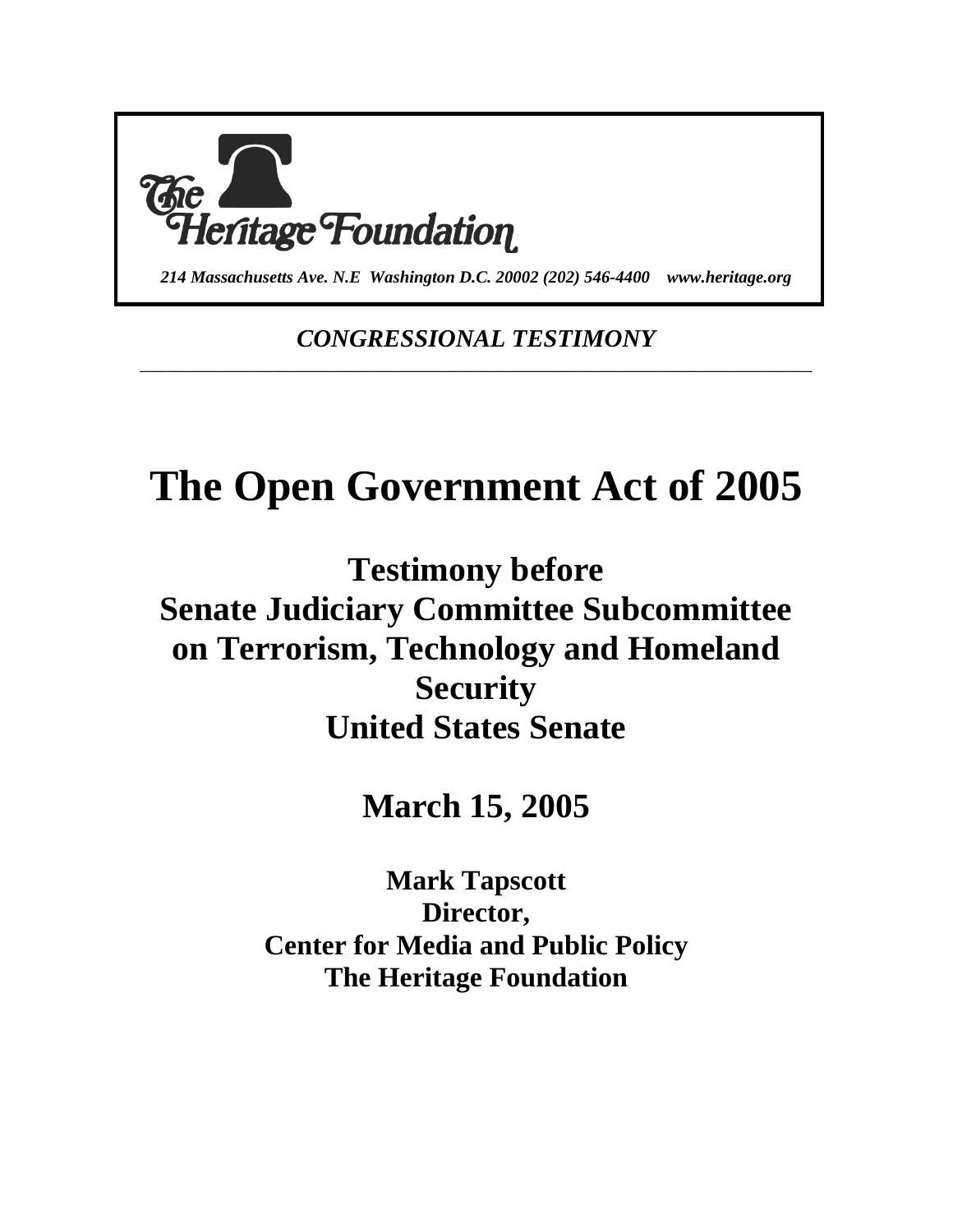**MY NAME IS MARK TAPSCOTT. I AM DIRECTOR OF THE CENTER FOR MEDIA AND PUBLIC POLICY AT THE HERITAGE FOUNDATION. THE VIEWS I EXPRESS IN THIS TESTIMONY ARE MY OWN, AND SHOULD NOT BE CONSTRUED AS REPRESENTING ANY OFFICIAL POSITION OF THE HERITAGE FOUNDATION. I APPRECIATE VERY MUCH THE OPPORTUNITY TO TESTIFY ON THE OPEN GOVERNMENT ACT OF 2005.** 

 **AMONG SECRETARY OF DEFENSE DONALD RUMSFELD'S LESSER-KNOWN MARKS OF DISTINCTION IN HIS PUBLIC SERVICE CAREER IS THE IMPORTANT ROLE HE PLAYED AS A FRESHMAN REPUBLICAN MEMBER OF THE HOUSE OF REPRESENTATIVE IN WRITING AND HELPING SECURE PASSAGE OF THE 1966 FREEDOM OF INFORMATION ACT.** 

 **RUMSFELD OFFERED AN IMPORTANT OBSERVATION DURING A FLOOR SPEECH HE DELIVERED TO THE HOUSE JUNE 20, 1966, THAT HAS GREAT RELEVANCE FOR US TODAY AS WE SEEK TO IMPROVE THE PRESENT FREEDOM OF INFORMATION ACT SYSTEM.** 

**RUMSFELD SAID: "THE LEGISLATION WAS INITIALLY OPPOSED BY A NUMBER OF AGENCIES AND DEPARTMENTS, BUT FOLLOWING THE HEARINGS AND ISSUANCE OF THE CAREFULLY PREPARED REPORT – WHICH CLARIFIES LEGISLATIVE INTENT – MUCH OF THE OPPOSITION SEEMS TO HAVE SUBSIDED.** 

**"THERE STILL REMAINS SOME OPPOSITION ON THE PART OF A FEW GOVERNMENT ADMINISTRATORS WHO RESIST ANY CHANGE IN THE ROUTINE OF GOVERNMENT. THEY ARE FAMILIAR WITH THE INADEQUACIES OF THE PRESENT LAW AND OVER THE YEARS HAVE LEARNED HOW TO TAKE ADVANTAGE OF ITS VAGUE PHRASES.** 

**"SOME POSSIBLY BELIEVE THEY HOLD A VESTED INTEREST IN THE MACHINERY OF THEIR AGENCIES AND BUREAUS AND THERE IS RESENTMENT OF ANY ATTEMPT TO OVERSEE THEIR ACTIVITIES, EITHER BY THE PUBLIC, THE CONGRESS OR APPOINTED DEPARTMENT HEADS."** 

**WHAT RUMSFELD DESCRIBED AS HAVING HAPPENED OVER THE YEARS PRIOR TO 1966 IS STILL WITH US. IT IS THE PROCESS OF CAREER FEDERAL EMPLOYEES – WHO ROUTINELY HANDLE THE VAST MAJORITY OF FOIA REQUESTS - BECOMING EVER MORE FAMILIAR WITH THE VAGUE PHRASES AND LOOPHOLES OF THE FOIA ACT AND ITS IMPLEMING REGULATIONS AND CASE LAW OVER THE YEARS.**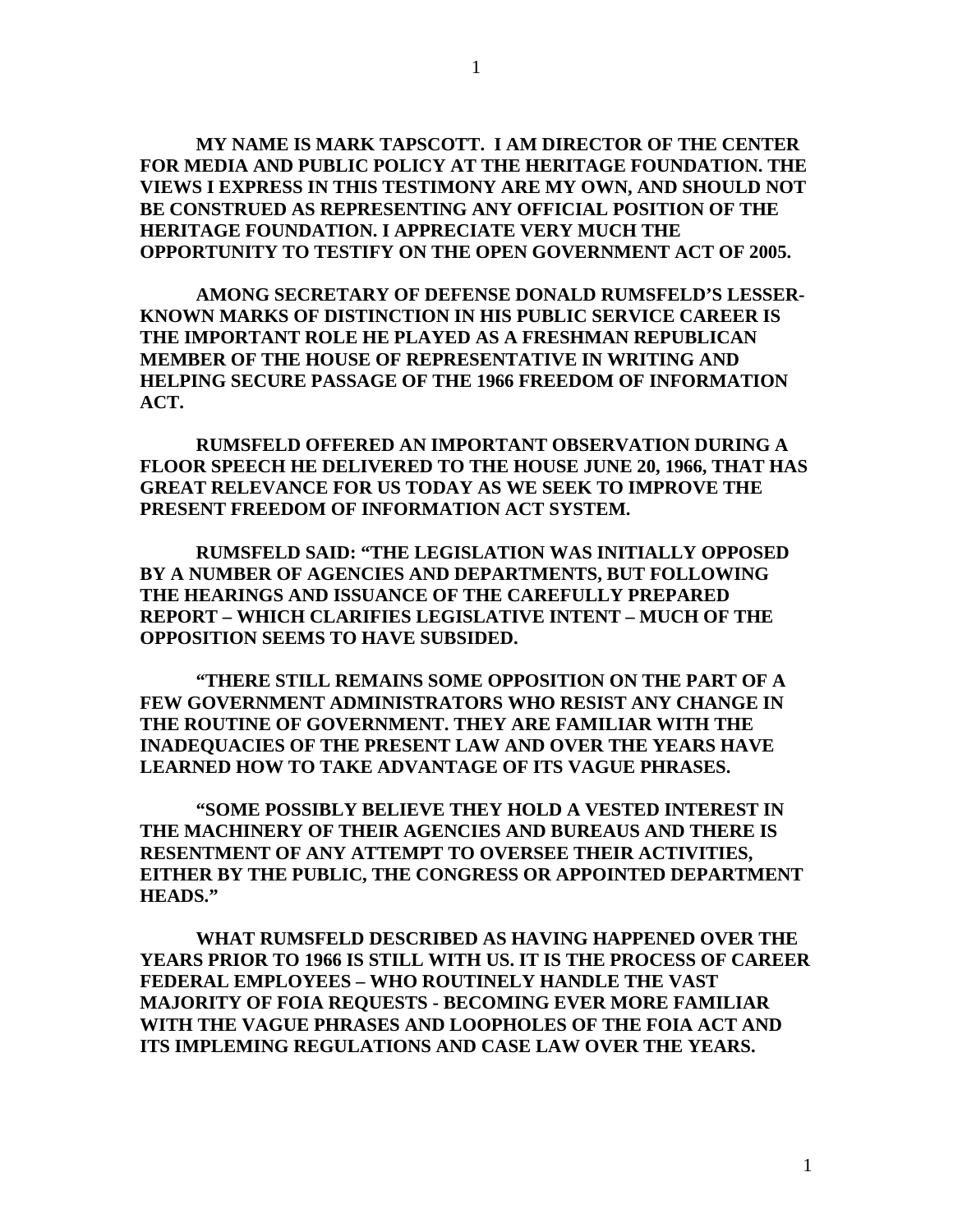**LET ME SAY AT THIS POINT THAT BEFORE BECOMING A JOURNALIST I SERVED IN THE LEGISLATIVE AND EXECUTIVE BRANCHES OF GOVERNMENT. I WAS THE FOURTH GENERATION OF MY FAMILY TO SERVE IN GOVERNMENT, I HAVE THE UTMOST RESPECT AND ADMIRATION FOR CAREER FEDERAL WORKERS. EVEN SO, THEY ARE NOT EXEMPT FROM HUMAN NATURE, WHICH TOO OFTEN SEEKS THE PATH OF LEAST RESISTANCE. IN FOIA MATTERS, THAT PATH TOO FREQUENTLY INVOLVES AN ABUSE OR MISAPPLICATION OF THE LAW.** 

**I BELIEVE THIS PROCESS OF BUREAUCRATIC STULTIFICATION ACCOUNTS FOR MOST OF THE PROBLEMS WITH THE CURRENT FOIA SYSTEM AND HELPS EXPLAIN WHY A 2003 SURVEY BY THE NATIONAL SECURITY ARCHIVE FOUND AN FOIA SYSTEM "IN EXTREME DISARRAY." THAT SURVEY COVERED 35 FEDERAL AGENCIES THAT ACCOUNTED FOR 97% OF ALL FOIAS THE PREVIOUS YEAR.** 

**AMONG OTHER THINGS, THE NATIONAL SECURITY ARCHIVE SAID IT FOUND THAT "AGENCY CONTACT INFORMATION ON THE WEB WAS OFTEN INACCURATE; RESPONSE TIMES LARGELY FAILED TO MEET THE STATUTORY STANDARD; ONLY A FEW AGENCIES PERFORMED THOROUGH SEARCHES, INCLUDING E-MAIL AND MEETING NOTES; AND THE LACK OF CENTRAL ACCOUNTABILITY AT THE AGENCIES RESULTED IN LOST REQUESTS AND INABILITY TO TRACK PROGRESS."** 

**IN A SECOND PHASE OF THE SAME 2003 SURVEY, THE NATIONAL SECURITY ARCHIVE ASKED THE SAME AGENCIES FOR LISTS OF THE 10 OLDEST OUTSTANDING FOIA REQUESTS IN THEIR SYSTEMS. HERE IS HOW THE ARCHIVE DESCRIBED THE RESULT:** 

**"IN JANUARY 2003, THE ARCHIVE FILED FOIA REQUESTS ASKING FOR COPIES OF THE '10 OLDEST OPEN OR PENDING' FOIA REQUESTS AT EACH OF THE 35 FEDERAL AGENCIES THAT TOGETHER HANDLE MORE THAN 97% OF ALL FOIA REQUESTS. SIX AGENCIES STILL HAVE NOT RESPONDED IN FULL, MORE THAN TEN MONTHS LATER AND DESPITE REPEATED PHONE CONTACTS …THE FREEDOM OF INFORMATION ACT ITSELF, AS AMENDED IN 1996, GIVES AGENCIES 20 WORKING DAYS TO RESPOND TO FOIA REQUESTS."** 

**HAVING SPENT NEARLY TWO DECADES AS A JOURNALIST HERE IN WASHINGTON, D.C. AND HAVING FILED MORE FOIA REQUESTS THAN I CARE TO REMEMBER, THERE WERE NO SURPRISES FOR ME IN THE NATIONAL SECURITY ARCHIVE SURVEY. NOR WAS I SURPRISED IN 2002 WHEN MY OWN CENTER FOR MEDIA AND PUBLIC POLICY FOUND IN A SURVEY OF FOUR AGENCIES THAT JOURNALISTS RANKED ONLY FOURTH AMONG THE MOST ACTIVE FOIA REQUESTORS. ASK THEM**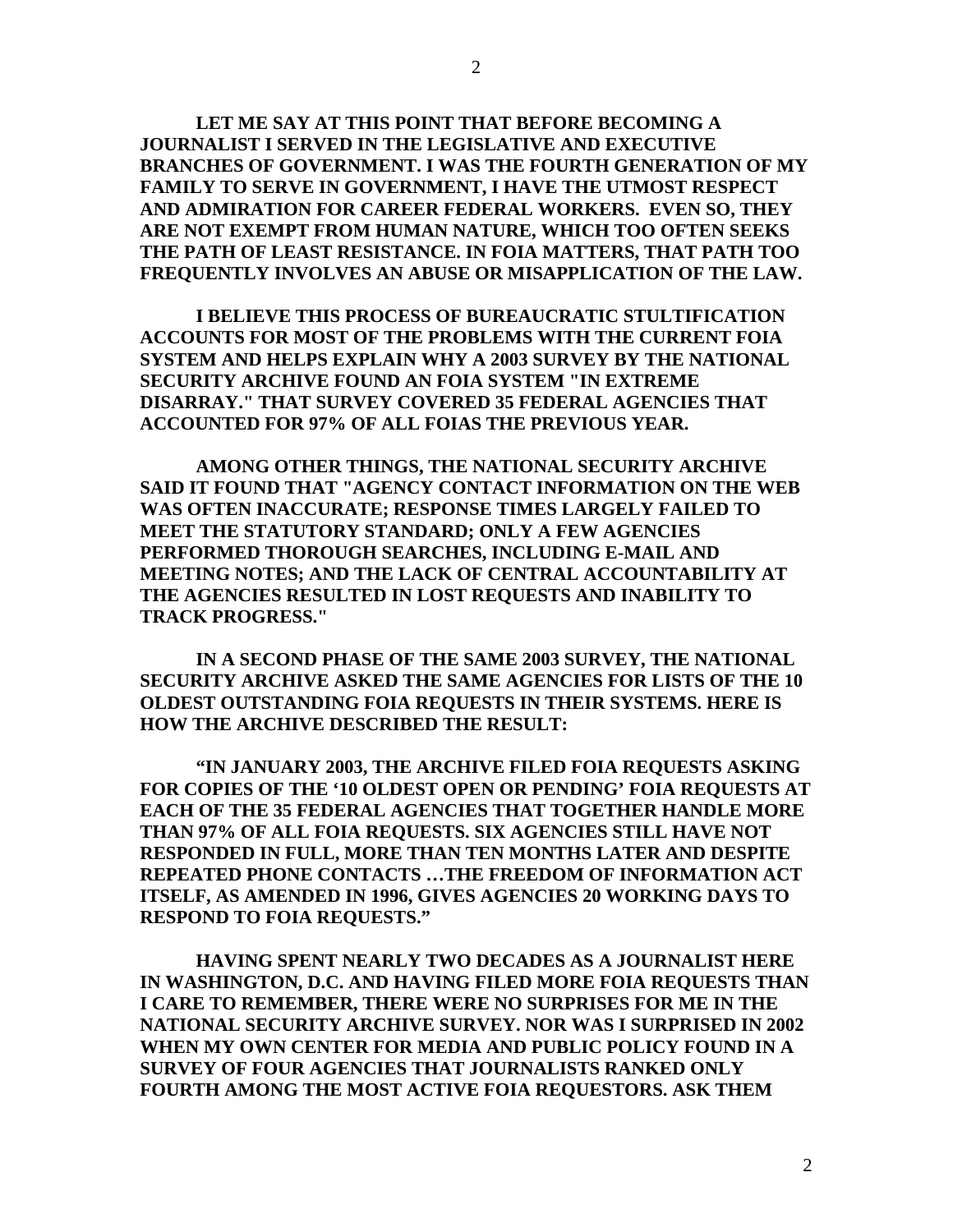**WHY AND THE REPLIES INVARIABLY ARE VARIATIONS ON THIS THEME: IT WASTES TOO MUCH TIME AND THEY PROBABLY WON'T DISCLOSE WHAT I NEED WITHOUT A BIG LEGAL FIGHT, WHICH MY PAPER CAN'T AFFORD, SO WHY BOTHER?** 

**TWO OF THE MOST SERIOUS PROBLEMS OF THE CURRENT FOIA SYSTEM ARE, ONE, THE ABSENCE OF ANY GENUINELY SERIOUS CONSEQUENCES EITHER FOR AN INDIVIDUAL FEDERAL EMPLOYEE RESPONDING TO AN FOIA REQUEST OR FOR HIS OR HER AGENCY, AND, TWO, THE ABSENCE OF A NEUTRAL ARBITER WITH AUTHORITY TO MEDIATE DISPUTES BETWEEN AGENCIES AND REQUESTORS AND TO OVERSEE ADMINISTRATION OF THE FOIA. THE OPEN GOVERNMENT ACT OF 2005 ADDRESSES BOTH OF THESE PROBLEMS EFFECTIVELY AND REALISTICALLY IN MY JUDGMENT.** 

**TO ADDRESS THE FIRST PROBLEM, THE ACT INCLUDES PROVISIONS PROVIDING THAT WHEN AN AGENCY MISSES A STATUTORY FOIA DEADLINE IT IS PRESUMED TO HAVE WAIVED THE RIGHT TO ASSERT VARIOUS EXEMPTIONS, EXCEPT IN CASES INVOLVING NATIONAL SECURITY, PERSONAL PRIVACY, PROPRIETARY COMMERCIAL INFORMATION OR OTHER REASONABLE EXCEPTIONS. THE AGENCY CAN ONLY OVERCOME THIS WAIVER BY PRESENTING CLEAR AND CONVINCING EVIDENCE THAT IT MISSED THE DEADLINE FOR GOOD CAUSE.** 

**THE ACT ALSO PROVIDES ENHANCED AUTHORITY FOR THE OFFICE OF SPECIAL COUNSEL TO TAKE DISCIPLINARY ACTION AGAINST GOVERNMENT OFFICIALS FOUND BY A COURT TO HAVE ARBITRARILY AND CAPRICIOUSLY DENIED A REQUESTOR SEEKING INFORMATION THAT SHOULD BE DISCLOSED. THE ACT FURTHER REQUIRES THE ATTORNEY GENERAL TO INFORM THE OFFICE OF SPECIAL COUNSEL OF SUCH COURT FINDINGS AND TO REPORT TO CONGRESS ON THOSE FINDINGS. THE OFFICE OF SPECIAL COUNSEL IS ALSO REQUIRED TO ISSUE AN ANNUAL REPORT TO CONGRESS ON ITS RESPONSE TO SUCH COURT FINDINGS.** 

**TO ADDRESS THE SECOND PROBLEM, THE ACT ESTABLISHES THE OFFICE OF GOVERNMENT INFORMATION SERVICES WITHIN THE ADMINISTRATIVE CONFERENCE OF THE UNITED STATES, WHICH IS AN INDEPENDENT AGENCY AND ADVISORY BODY ESTABLISHED IN 1964 TO RECOMMEND IMPROVEMENTS TO CONGRESS AND EXECUTIVE BRANCH AGENCIES. MOST OF THE CONFERENCE'S MORE THAN 200 RECOMMENDED CHANGES HAVE BEEN ADOPTED, AT LEAST IN PART.** 

**THIS OFFICE OF GOVERNMENT INFORMATION SERVICES WOULD FUNCTION AS AN FOIA OMBUDSMAN WITH AUTHORITY TO REVIEW**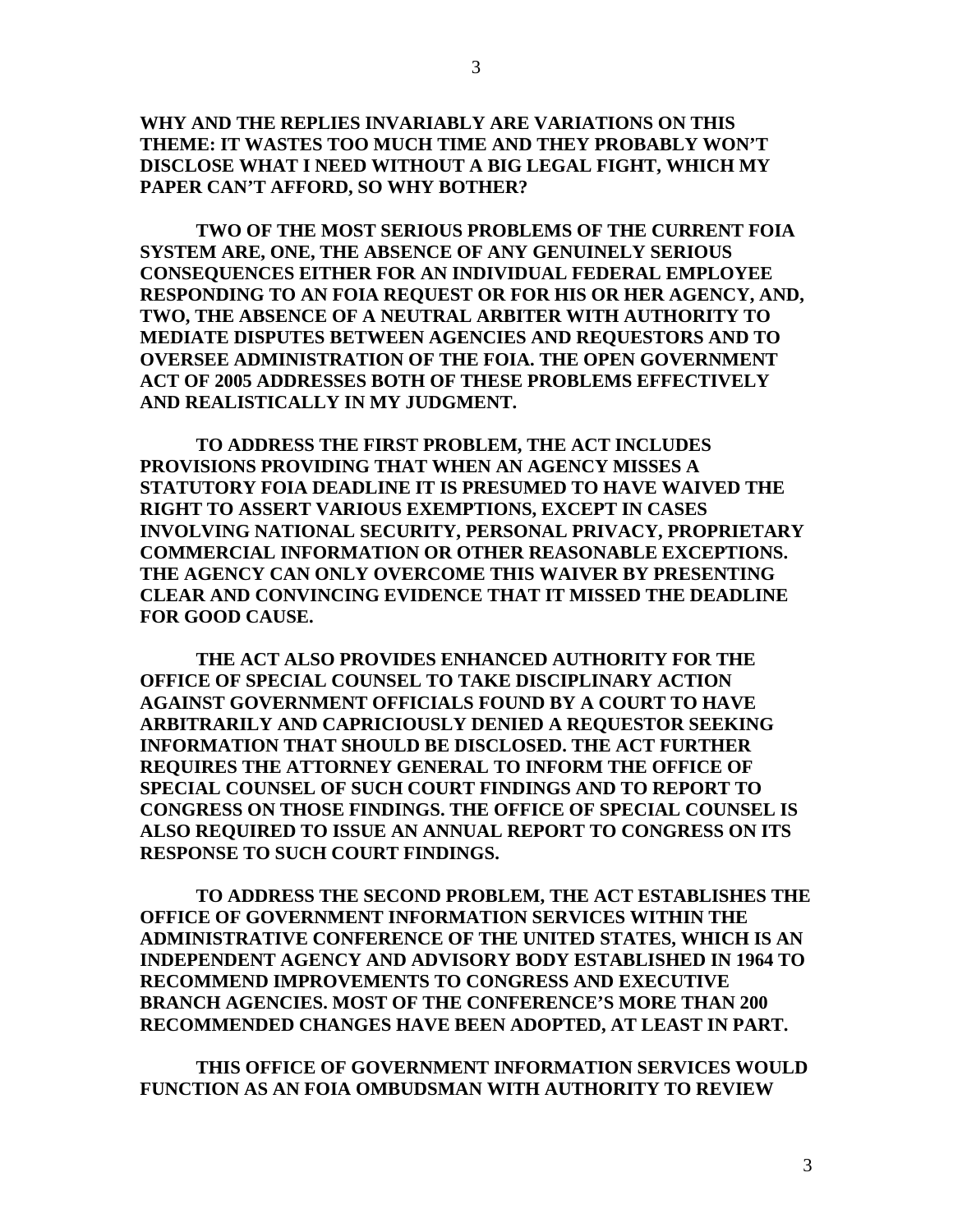**AGENCY POLICIES AND PRACTICES IN ADMINISTERING THE FOIA, RECOMMEND POLICY CHANGES AND MEDIATE FOIA DISPUTES BETWEEN AGENCIES AND REQUESTORS.** 

**WHILE I AM PARTICULARLY ENCOURAGED BY THESE TWO PROVISIONS OF THE ACT, I BELIEVE IT CONTAINS MANY ADDITIONAL MUCH-NEEDED REFORMS IN OTHER AREAS OF THE FOIA, INCLUDING CLOSURE OF THE OUTSOURCED DOCUMENTS LOOPHOLE, REQUIRING OPEN GOVERNMENT IMPACT STATEMENTS OF PROPOSED LEGISLATION, CHANGING THE WAY AGENCIES MEASURE AND REPORT THEIR FOIA RESPONSE TIMES, AND MUCH ELSE. IN SHORT, I BELIEVE THIS ACT AND ITS COMPANION PROPOSAL TO CREATE A 16-MEMBER OPEN GOVERNMENT COMMISSION TO STUDY FOIA RESPONSE DELAYS AND RECOMMEND NEEDED ACTIONS ARE AMONG THE MOST IMPORTANT PIECES OF LEGISLATION TO BE CONSIDERED BY THE 109TH CONGRESS.** 

**IT IS MY HOPE THAT THOSE MEMBERS OF CONGRESS WHO CONSIDER THEMSELVES OF A CONSERVATIVE PERSUASION WILL PAY PARTICULAR ATTENTION TO THE OPEN GOVERNMENT ACT OF 2005 BECAUSE IT CAN BE AN EFFECTIVE RESOURCE FOR RESTORING OUR GOVERNMENT TO ITS APPROPRIATE SIZE AND FUNCTIONS. SUNSHINE IS THE BEST DISINFECTANT NOT ONLY IN THE PHYSICAL WORLD, BUT PERHAPS EVEN MORE SO IN FIGHTING WASTE, FRAUD AND CORRUPTION IN GOVERNMENT AND IN PROTECTING PUBLIC SAFETY:** 

**THIS IS WELL-ILLUSTRATED BY THESE RECENT EXAMPLES OF REPORTING MADE POSSIBLE BY THE FOIA:** 

- **MIAMI'S 47 MPH "HURRICANE:" HURRICANE FRANCES MADE LANDFALL MORE THAN 100 MILES NORTH OF MIAMI-DADE COUNTY LAST YEAR, BUT THAT DIDN'T STOP THOUSANDS OF RESIDENTS IN FLORIDA'S MOST POPULOUS COUNTY FROM RECEIVING NEARLY \$28 MILLION IN FEDERAL DISASTER AID, ACCORDING TO THE** *FORT LAUDERDALE SUN-SENTINEL***. USING THAT STATE'S FOIA, A TEAM OF SUN-SENTINEL REPORTERS FOUND THAT RESIDENTS USED THEIR RELIEF CHECKS TO PAY FOR THINGS LIKE 5,000 TELEVISIONS ALLEGEDLY DESTROYED BY FRANCES, AS WELL AS 1,440 AIR CONDITIONERS, 1,360 TWIN BEDS, 1,311 WASHERS AND DRYERS AND 831 DINING ROOM SETS. ALL THIS DESPITE THE FACT FRANCES' TOP WINDS REACHED ONLY 47 MPH IN THE MIAMI-DADE AREA.**
- **ILLEGAL ALIENS CONVICTED OF HORRIBLE CRIMES: LOTS OF PEOPLE KNOW THAT FEDERAL LAW REQUIRES ILLEGAL ALIENS CONVICTED OF HEINOUS CRIMES LIKE RAPE,**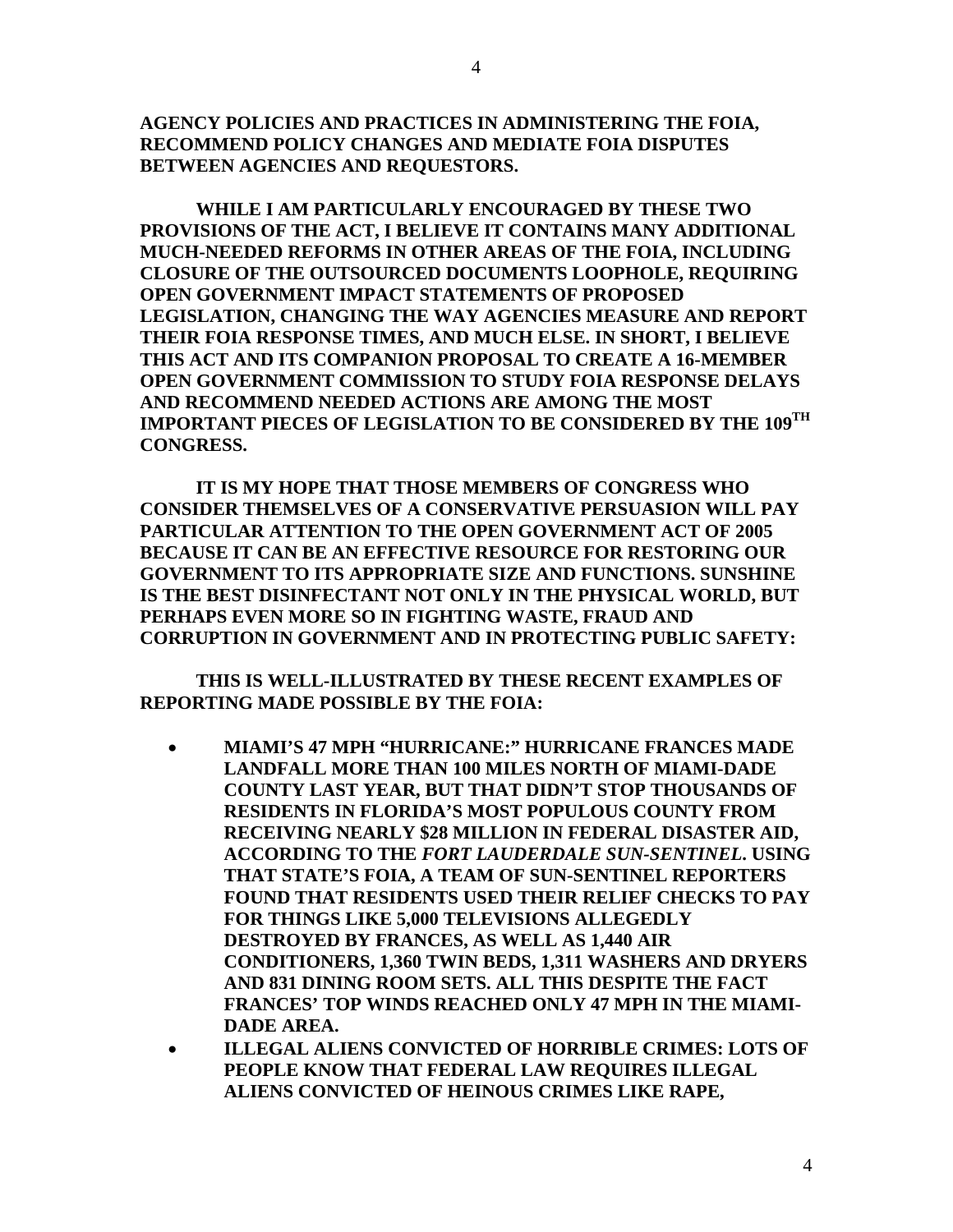**MURDER, CHILD MOLESTATION HERE IN AMERICA TO BE DEPORTED ONCE THEY'VE SERVED THEIR JAIL TERMS. UNFORTUNATELY, IT APPEARS THAT THOUSANDS SUCH ALIENS MAY NOW BE WANDERING A STREET NEAR YOUR HOME OR YOUR CHILD'S SCHOOL BECAUSE FEDERAL IMMIGRATION OFFICIALS FAILED TO SHOW UP WHEN THESE CRIMINALS WERE RELEASED FROM JAIL. EVEN WORSE, ACCORDING TO COX NEWSPAPERS WASHINGTON BUREAU REPORTERS ELIOT JASPIN AND JULIA MALONE, THE JUSTICE DEPARTMENT WON'T RELEASE A GOVERNMENT DATABASE THAT COULD HELP JOURNALISTS AND PRIVATE CITIZENS HELP OFFICIALS FIND THESE ALIENS.** 

**WE ARE INDEED FIGHTING A GLOBAL WAR ON TERRORISM THAT PUTS UNUSUAL DEMANDS ON THE FOIA SYSTEM. CONSERVATIVES AND LIBERALS ALIKE SHOULD ALWAYS REMEMBER THAT AN EVER EXPANSIVE, EVER-MORE INTRUSIVE GOVERNMENT IS ULTIMATELY ANTITHETICAL TO THE PRESERVATION OF INDIVIDUAL LIBERTY AND DEMOCRATIC ACCOUNTABILITY IN PUBLIC AFFAIRS.** 

**\*\*\*\*\*\*\*\*\*\*\*\*\*\*\*\*\*\*\*** 

**THE HERITAGE FOUNDATION IS A PUBLIC POLICY, RESEARCH, AND EDUCATIONAL ORGANIZATION OPERATING UNDER SECTION 501(C)(3). IT IS PRIVATELY SUPPORTED, AND RECEIVES NO FUNDS FROM ANY GOVERNMENT AT ANY LEVEL, NOR DOES IT PERFORM ANY GOVERNMENT OR OTHER CONTRACT WORK.** 

**THE HERITAGE FOUNDATION IS THE MOST BROADLY SUPPORTED THINK TANK IN THE UNITED STATES. DURING 2002, IT HAD MORE THAN 200,000 INDIVIDUAL, FOUNDATION, AND CORPORATE SUPPORTERS REPRESENTING EVERY STATE IN THE U.S. ITS 2002 CONTRIBUTIONS CAME FROM THE FOLLOWING SOURCES:** 

| INDIVIDUALS                 | $61.21\%$ |
|-----------------------------|-----------|
| <b>FOUNDATIONS</b>          | 27.49%    |
| <b>CORPORATIONS</b>         | $6.76\%$  |
| INVESTMENT INCOME           | 1.08%     |
| PUBLICATION SALES AND OTHER | $3.47\%$  |

**THE TOP FIVE CORPORATE GIVERS PROVIDED THE HERITAGE FOUNDATION WITH LESS THAN 3.5% OF ITS 2002 INCOME. THE HERITAGE FOUNDATION'S BOOKS ARE AUDITED ANNUALLY BY THE NATIONAL ACCOUNTING FIRM OF DELOITTE & TOUCHE. A LIST OF MAJOR DONORS IS AVAILABLE FROM THE HERITAGE FOUNDATION UPON REQUEST.**